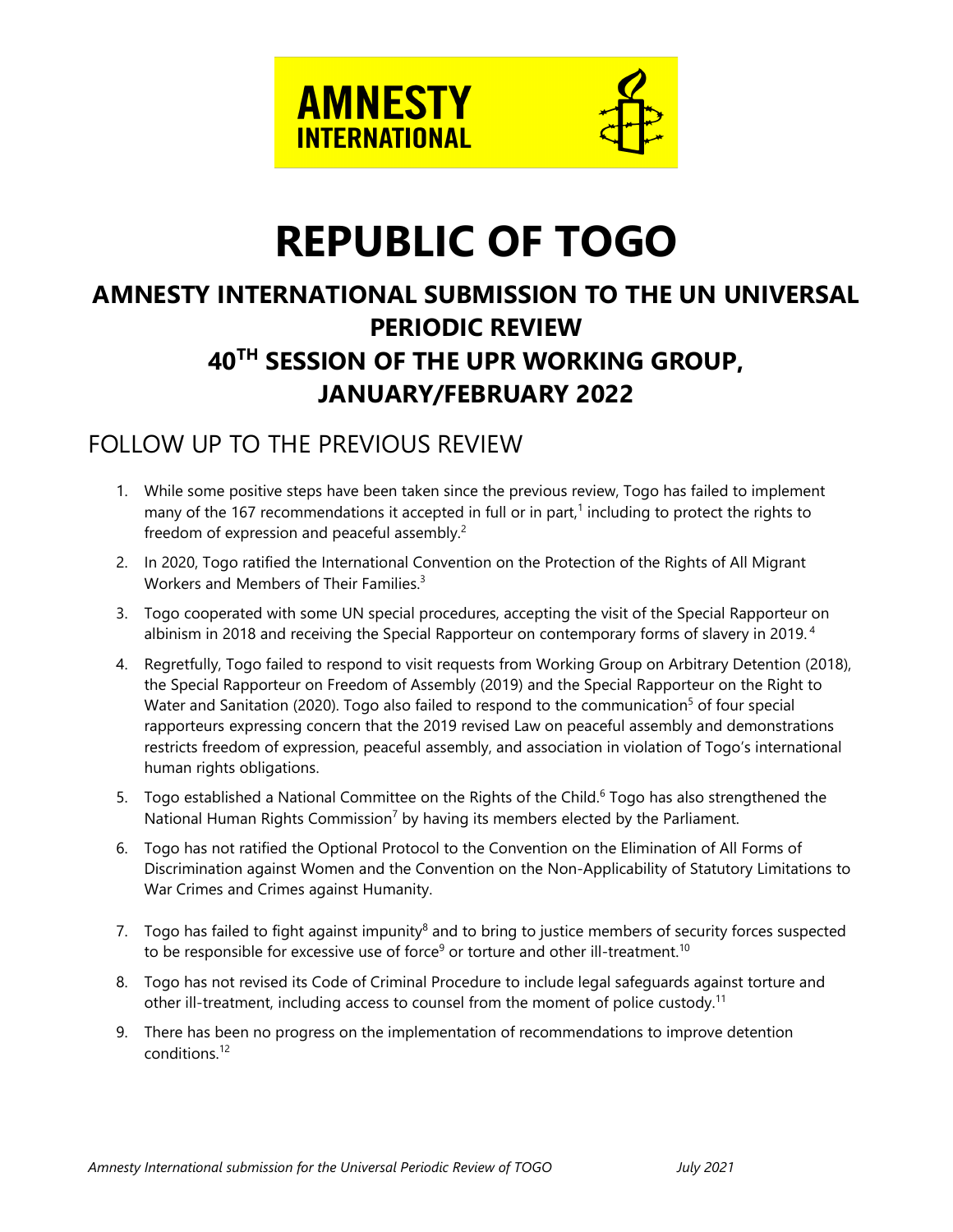# THE NATIONAL HUMAN RIGHTS FRAMEWORK

- 10. Since the previous review, Togo has adopted legislation that addresses some human rights issues but raises other concerns, in particular regarding the right to freedom of peaceful assembly, the right to freedom of expression and the use of excessive force.
- 11. The 2018 law on the National Human Rights Commission (CNDH) establishes the National Mechanism for the Prevention of Torture within the Commission.<sup>13</sup> The National Mechanism for the Prevention of Torture has the mandate to carry out regular and unannounced visits to all places of deprivation of liberty.<sup>14</sup> However, the mechanism does not have its own staff or its own budget, raising concerns about its ability to exercise its mandate with full independence.
- 12. In December 2018, the National Assembly passed <sup>a</sup> cybersecurity law that severely restricts the right to freedom of expression by introducing punishment of up to three years imprisonment for false information, and up to two years imprisonment for attacks on public morality, as well as the production, dissemination or sharing of data that undermines "order, public security or human dignity". 15 The law contains vague provisions on terrorism and treason that carry penalties of up to 20 years and could be easily used against whistle-blowers and others reporting human rights violations and abuses. It also confers additional powers on the police, in terms of surveillance of communications or IT equipment, without adequate safeguards including judicial control.
- 13. In August 2019, the National Assembly passed <sup>a</sup> law on national security which enables the Minister of Territorial Administration and, in some cases, local authorities to order, without adequate safeguards including judicial control, house arrests, identity controls and interpellations of up to 24 hours, expulsions of foreign nationals, bans on assemblies, suspensions of associations, and closures of establishments including places of worship, hotels and "other meeting places".<sup>16</sup> It also allows the Minister of Territorial Administration to order the removal of or blocking the access to online content and to shut down online communications.<sup>17</sup>
- 14. In August 2019, the National Assembly passed amendments to the law on assembly which drastically curtailed the right to freedom of peaceful assembly. It stipulates that organizers of meetings and assemblies in private settings must inform local authorities in advance. It broadens the blanket ban on protests in certain areas and at certain times. The law allows local authorities to cap the number of assemblies per week in their area and to ban protests at the last minute.<sup>18</sup>
- 15. The Press and Communication Code Law, adopted in January 2020, allows for journalists to be punished with hefty fines for insulting the President, MPs, and governmen<sup>t</sup> members. 19
- 16. In the previous review, Togo rejected all recommendations to protect LGBTI people'<sup>s</sup> rights, to repeal the provisions of the Penal Code that criminalize same-sex sexual relations and to protect sexual minorities from discrimination. 20

# THE HUMAN RIGHTS SITUATION ON THE GROUND

### **Freedom of assembly and use of excessive force**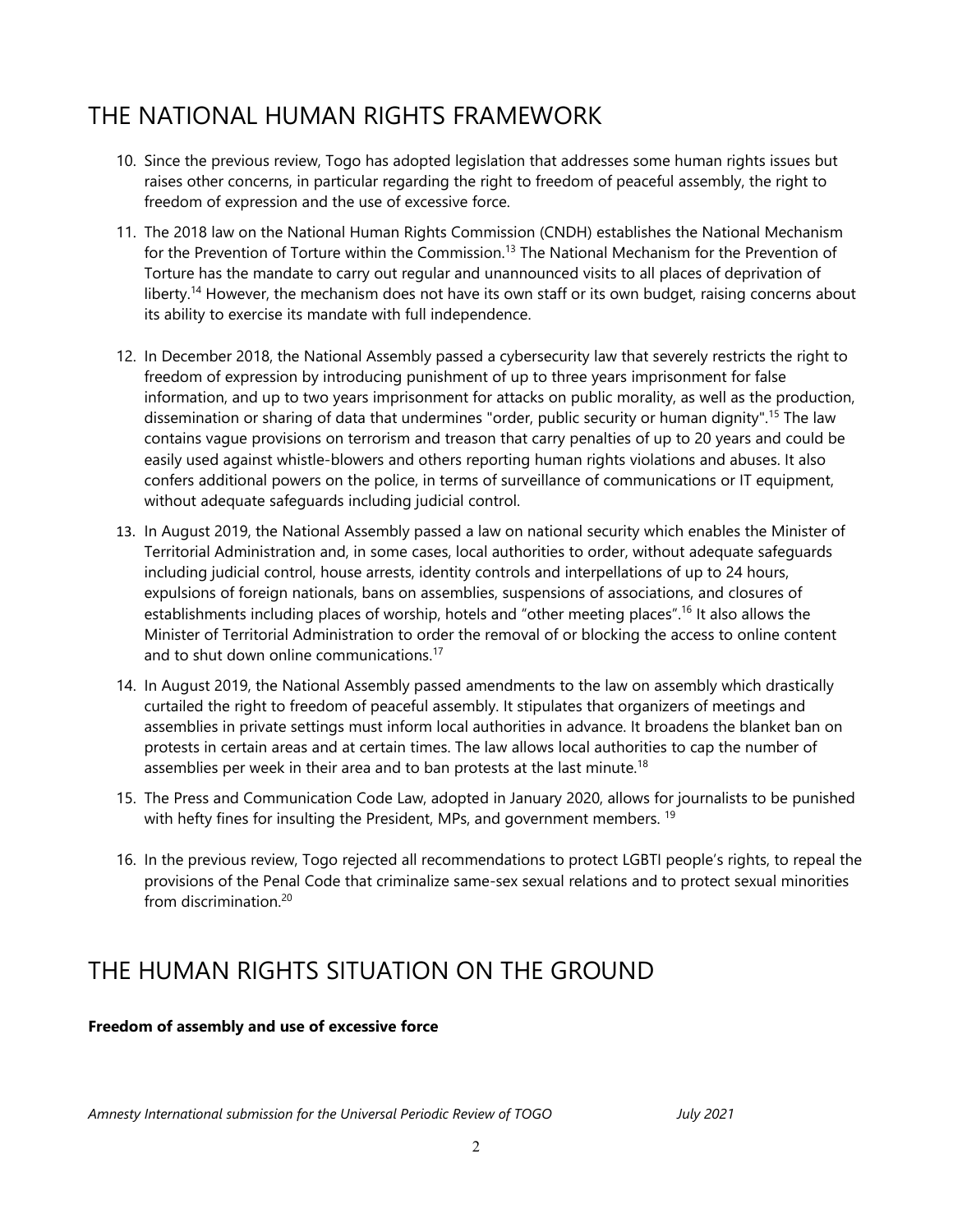- 17. Peaceful meetings organized by political parties or human rights defenders are often arbitrarily banned and dispersed by the police, gendarmerie or army using excessive force. Impunity for suspected perpetrators of unlawful killings prevails. Those considered to be the organizers of such demonstrations are often exposed to reprisals and arbitrary arrest.
- 18. Between August and December 2017, during demonstrations organized by political parties, at least 10 people were killed, including two members of the armed forces and three children.<sup>21</sup> Several hundred people were injured, including members of the security forces. More than 200 people were arrested. $^{22}$
- 19. In December 2018, protests ahead of contested parliamentary elections were dispersed by security forces and the army. Four people died, three were shot.<sup>23</sup> Despite the opening of judicial proceedings, no alleged perpetrator has been brought to justice to date.
- 20. On 13 April 2019, at least one man died in Bafilo during demonstrations demanding constitutional reforms
- 21. The Covid-19 pandemic has been <sup>a</sup> pretext for the authorities to systematically ban public events since March 2020, particularly in relation to the disputed presidential election results.<sup>24</sup>
- 22. In 2020, several people were beaten and at least five people were killed by security forces while enforcing Covid-19 measures or dispersing peaceful protesters. 25

# **Freedom of expression**

- 23. The authorities continued to restrict the right to freedom of expression and to target journalists, human rights defenders (HRDs) and political activists expressing critical views on the governance and the situation of human rights.
- 24. The electronic communications of HRDs, activists and others were put under surveillance.<sup>26</sup>
- 25. The internet was shut down for nine days in September 2017 during opposition-led protests. The ECOWAS Court of Justice in June 2020 ruled that Togo violated freedom of expression.<sup>27</sup> It ordered Togo to pay compensation to the plaintiffs and to modify its legal arsenal regarding internet blackouts, but the decision has not been implemented to date.
- 26. On 12 December 2018, Assiba Johnson, President of the Group of Young Africans for Democracy and Development<sup>28</sup> was sentenced to 18 months in prison, with six months suspended, for spreading false news and insulting public officials, following the publication of <sup>a</sup> report on the repression of protests in 2017-2018.<sup>29</sup>
- 27. In March 2020, HAAC ordered the suspension of the *Liberté* and *L'Alternativ*<sup>e</sup> Newspapers, respectively for 15 days and two months, because they had published 'serious, unfounded and slanderous accusations' against the French ambassador. After publishing an article criticising these measures, the newspaper Fraternité was also suspended for two months.<sup>30</sup>

### **Torture and other ill-treatment**

28. Security forces regularly use torture and other ill-treatment at the time of arrest and during pretrial detention to extract "confessions" or compromise defendants.

3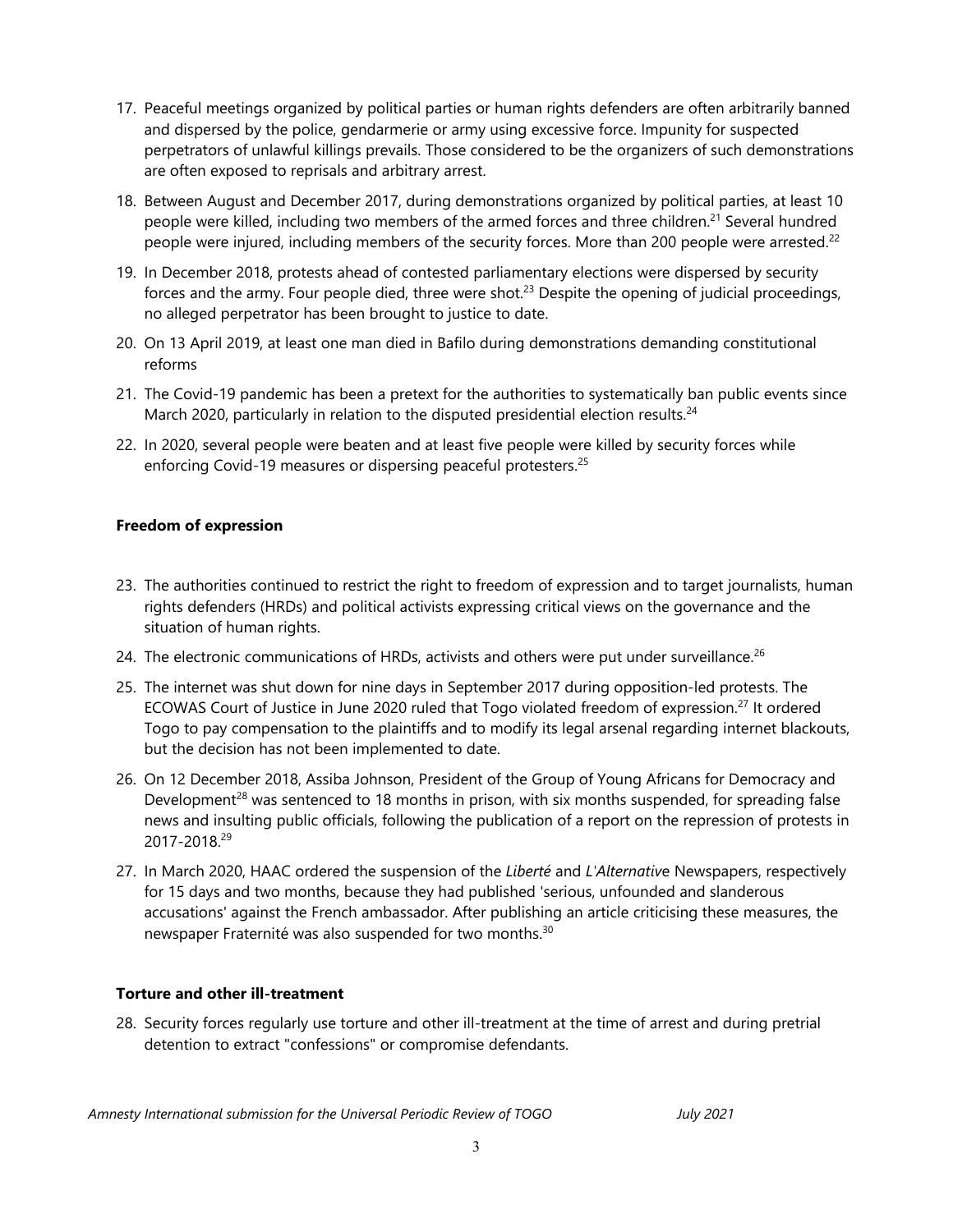- 29. Twenty people arrested on 19 and 20 August 2017 in connection with demonstrations were subjected to ill- treatment included beatings during their arrest and detention. They reported the ill-treatment to the court, but their allegations were not investigated, and no one was held to account.<sup>31</sup>
- 30. On 23 April 2020, Kokou Langueh said that while held at the Central Directorate of Judicial Police headquarters, police officers beat him on his back and buttocks for several hours to extract <sup>a</sup> "confession" about his connections with Agbéyomé Kodjo, <sup>a</sup> political opponent. He was released on 30 April without charge. The suspected perpetrators have not been held responsible to date.<sup>32</sup>

#### **Prison conditions**

- 31. Despite the commitments made in 2016, Togo's prisons remain overcrowded and prison conditions do not meet international human rights standards.
- 32. In May 2021, the prison population of 4,906 detainees exceeded the capacity of 2,889, representing an average occupancy rate of 170% in all prisons. Apart from the construction of <sup>a</sup> new prison in Kpalimé, few efforts have been made to reduce prison overcrowding and alternatives to detention are not used. The judicial authorities still make abundant use of pretrial detention.<sup>33</sup> Of the 4,906 detainees, only 2,144 were already sentenced as of 1 May 2021, representing <sup>a</sup> pretrial detention rate of over 56% of the prison population. 34
- 33. The health crisis due to Covid-19 pandemic led to the provision of <sup>a</sup> second daily meal to prisoners and the establishment of <sup>a</sup> telephone communication line. A prison hospital was set up in Tsévié to treat detainees infected with Covid-19.<sup>35</sup> However, the authorities have used the pandemic as a reason to ban visits, human rights organizations included, since March 2020.
- 34. Female prisoners are not always guarded by female prison officers, but some tasks, such as body searches, are carried out by female staff.
- 35. Prison officers have received little support to protect themselves from Covid-19. One prison officer told Amnesty International: "We only have <sup>a</sup> few gloves and masks... What we were given was very inadequate. Although, we use the equipment economically, i.e. one glove instead of two to do the searches." <sup>36</sup>

#### **Discrimination**

36. LGBTI people in Togo face harassment, intimidation and arbitrary detention by the security forces on the basis of their real or perceived sexual orientation or gender identity and expression.

# RECOMMENDATIONS FOR ACTION BY THE STATE UNDER REVIEW

### **Amnesty International calls on the government of Togo to:**

*International human rights instruments*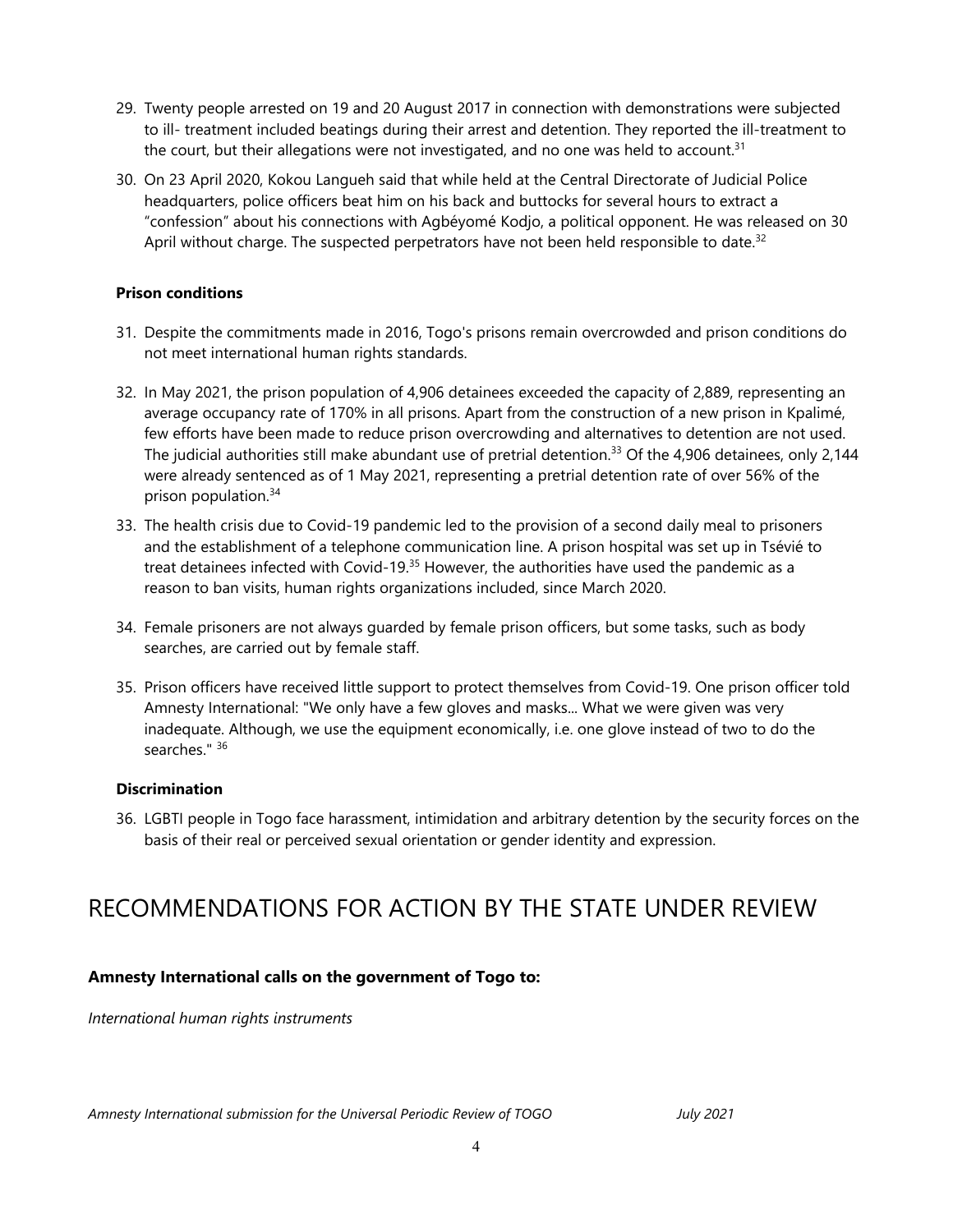- Ratify the Optional Protocol to the Convention on the Elimination of All Forms of Discrimination against Women, the Optional Protocol to the International Covenant on Economic, Social and Cultural Rights, the ILO Domestic Workers Convention, 2011 (No. 189), the Convention on the Non-Applicability of Statutory Limitations to War Crimes and Crimes against Humanity and the Rome Statute; and make the declaration under 34.6 of Protocol to the African Charter on Human and Peoples' Rights on the Establishment of the African Court on Human and Peoples' Rights to allow individuals and NGOs to have direct access to the Court.
- Issue a standing invitation to the UN Special Procedures and accept visits from the Working Group on Arbitrary Detention, the Special Rapporteur on the right to peaceful assembly and freedom of association and the Special Rapporteur on the rights to water and sanitation.
- П Follow up on the communication from the Special Rapporteurs on the restrictions introduced in the Law on Peaceful Assembly and Demonstration in 2019.

# *National Human Rights Commission*

- Ensure that the National Human Rights Commission receives adequate funding and is independent and impartial.
- Ensure the independence of the National Mechanism for the Prevention of Torture, including by making it <sup>a</sup> separate unit or department, with its own staff and adequate budget to fulfil its responsibilities, in line with the guidelines of the Subcommittee on Prevention of Torture and Other Cruel, Inhuman or Degrading Treatment or Punishment.
- Ensure that other public institutions and administrations are aware of the mandate and prerogatives of the National Human Rights Commission and collaborate with it.

### *Freedom of peaceful assembly and use of excessive force*

- Prohibit the deployment of military armed forces in situations of public disorder.
- Provide security forces with adequate resources for policing large-scale or hostile demonstrations or counter-demonstrations, as well as effective training in the appropriate and differentiated use of force and weapons, including riot control equipment.
- Amend legislation regulating the use of force, in particular Decree No. 2013-013 on the maintenance and restoration of public order, to bring it in line with international standards, such as the UN Basic Principles on the Use of Force and Firearms by Law Enforcement Officials, including by establishing clear rules for the use of force by security forces in maintaining order during demonstrations;
- Ensure that excessive use of force and firearms by law enforcement officials is punishable as <sup>a</sup> criminal offence and make it clear that orders received cannot constitute an acceptable defence.
- Amend legislation that violates the right to freedom of peaceful assembly, such as the Penal Code and Law No. 2011-010 as amended by Law No. 2019-010 of 12 August 2019 establishing the conditions for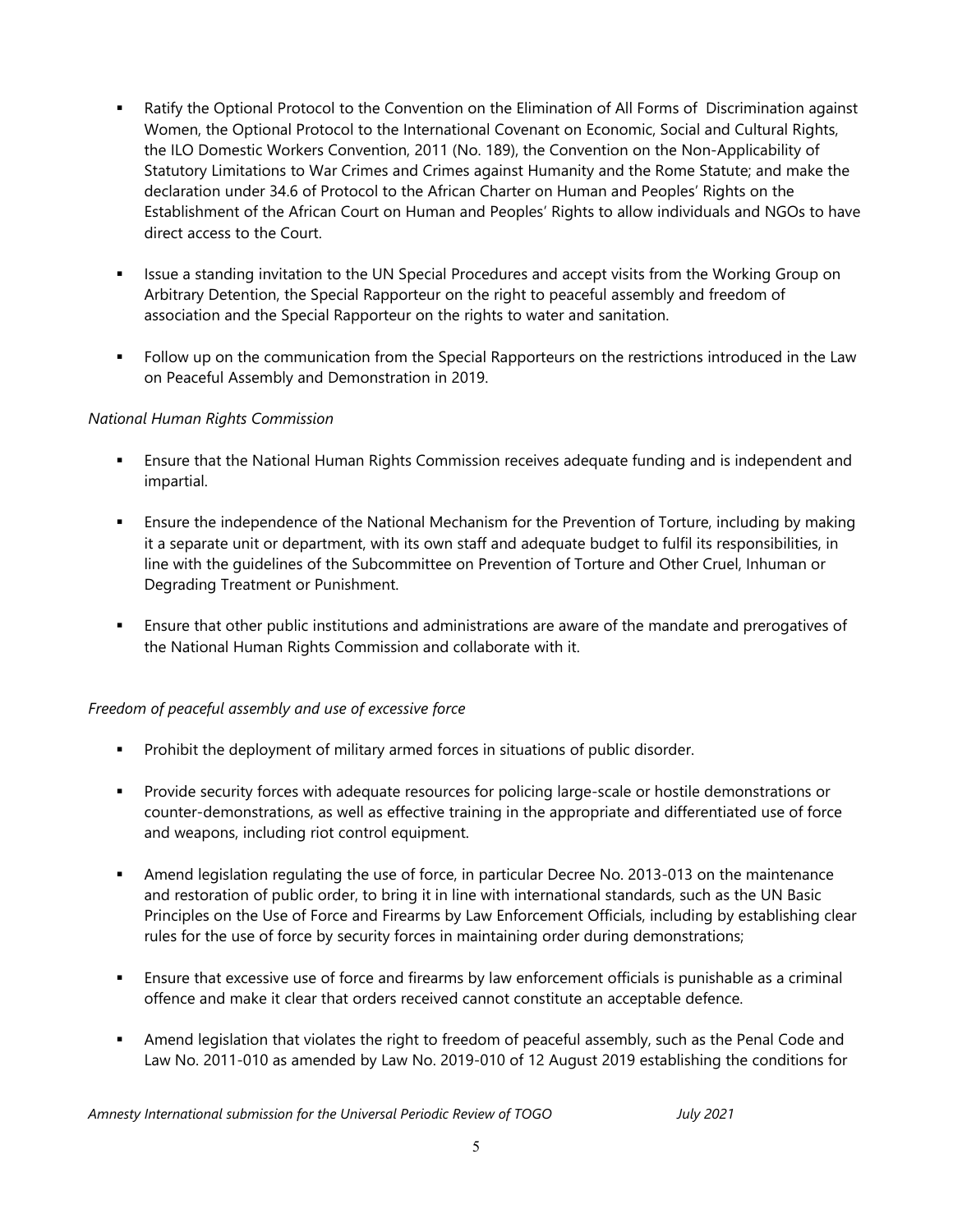the exercise of freedom of peaceful public assembly and demonstration, to bring them into line with international human rights standards,

- Establish an independent oversight body with adequate human and financial resources to investigate serious events involving the use of excessive force by the security forces and to establish individual and hierarchical responsibility, as well as institutional shortcomings and failures.
- Undertake prompt, thorough and impartial investigation including autopsy procedures where necessary into all allegations of excessive use of force and bring to justice in <sup>a</sup> fair trial all those suspected of being responsible, including senior officers if they failed to take the necessary steps to prevent the arbitrary use of force when it was within their power to do so.

# *Freedom of expression*

- Amend legislation that violates the right to freedom of expression, namely the Penal Code, the Press and Communication Code, the Internal Security Law and the Cyber Security Law, to bring them into line with international human rights standards, including by decriminalizing defamation, offending <sup>a</sup> governmen<sup>t</sup> official, publishing, disseminating or reproducing "false news" and "seditious shouting and singing", and by defining more precisely the offences related to terrorism.
- Amend the Internal Security Act, in particular those provisions that restrict freedom of expression by providing for the removal of online content or the blocking of access to it and the shutting down of all online communications without adequate judicial control.
- Refrain from Internet shutdowns and other disruptions to telecommunication services; and implement ECOWAS court decision ruling the state to pay compensation to the plaintiffs and also to enact and implement laws, regulations, and safeguards in order to meet its obligations to respect the right of freedom of expression in accordance with the international human rights instruments.
- Adopt and implement legislation to protect and facilitate the work of human rights defenders, journalists and bloggers and <sup>a</sup> law guaranteeing the legal recognition and protection of human rights defenders.
- Ensure that all individuals, including journalists, opposition leaders, real or perceived opponents of the governmen<sup>t</sup> and human rights defenders, both men and women, are able to freely exercise their rights to express themselves without fear of arrest, detention, intimidation, threat, harassment or assault.
- Promptly, thoroughly and impartially investigate all allegations of arbitrary arrest and detention, intimidation, threats, harassment and attacks against human rights defenders, journalists or anyone expressing <sup>a</sup> dissenting opinion, and bring to justice in <sup>a</sup> fair trial anyone suspected of being responsible.

# *Torture and other ill-treatment*

 Amend the Criminal Code to explicitly criminalize complicity in torture and attempts to commit torture and to ensure that superior officers are held criminally responsible when acts of torture are committed at their instigation or with their consent or acquiescence.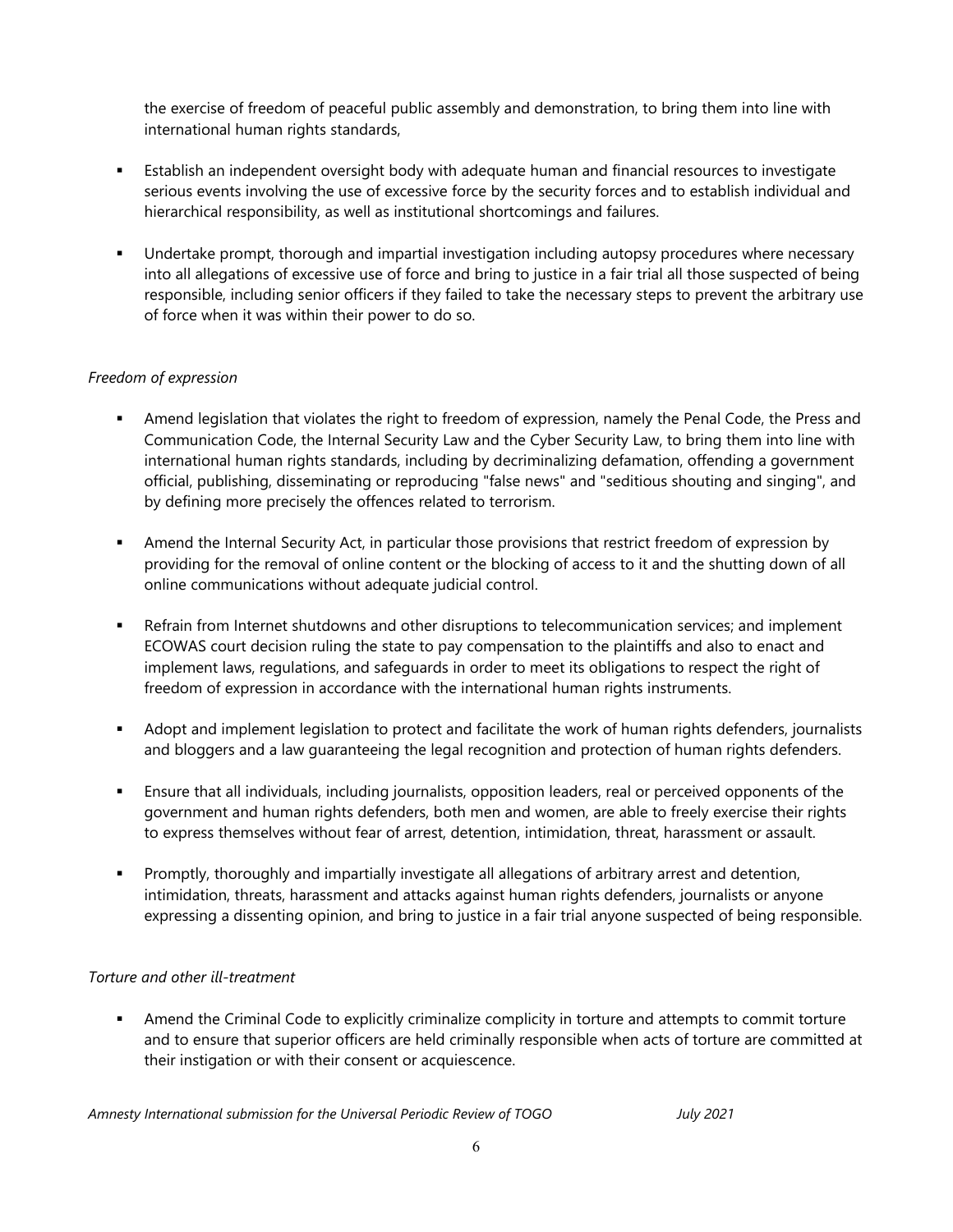- Amend the Criminal Procedure Code to bring it in line with international standards, as Togo agreed to do at the 2016 UPR, including with <sup>a</sup> view to incorporating legal safeguards against torture, such as the right to be assisted by <sup>a</sup> lawyer as soon as <sup>a</sup> person is deprived of his or her liberty, and the replacement of detention by non-custodial measures, except where strictly necessary.
- Undertake prompt, thorough and impartial investigations into all allegations of torture and other illtreatment and bring to justice in <sup>a</sup> fair trial any person suspected of being responsible.
- Ensure that all victims of torture have access to justice and effective remedies including measures of restitution, compensation, rehabilitation, satisfaction and guarantees of non-repetition.

# *Prison conditions*

- Develop and implement effective strategy to reduce prison overcrowding, including by substituting detention with non-custodial measures.
- Ensure that all persons deprived of their liberty are detained in humane conditions, which include compliance with the UN Basic Principles for the Treatment of Prisoners, the Standard Minimum Rules for the Treatment of Prisoners and the Rules for the Treatment of Prisoners and the Imposition of Noncustodial Measures on Women Offenders.
- Recruit new staff, including female staff for the corps of supervisors of the prison administration.

### *LGBTI peoples' rights*

 $\mathbf{r}$  . Repeal the provisions of the Criminal Code which criminalize consensual same-sex sexual conduct and incitement to consensual same-sex sexual conduct.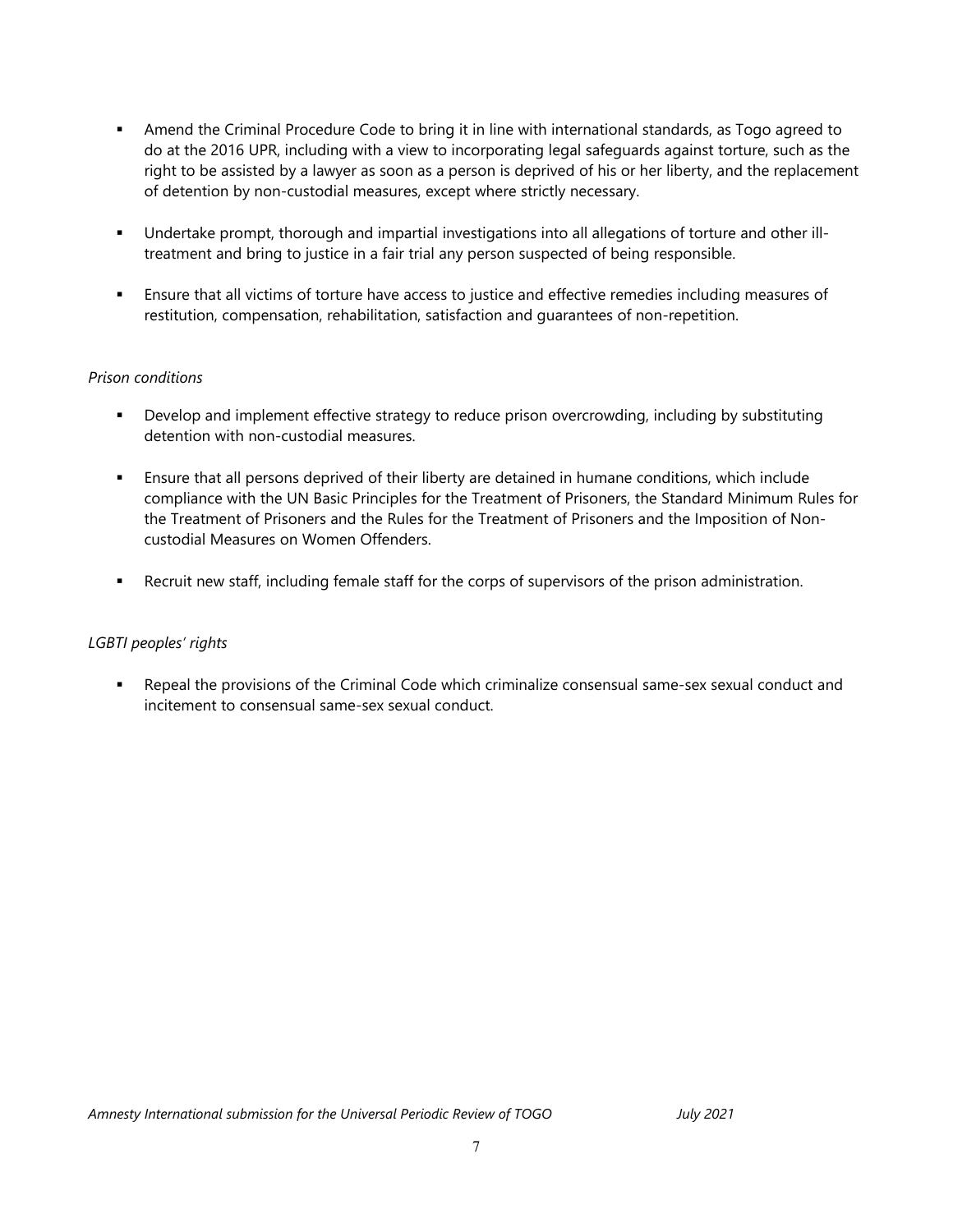<sup>3</sup> A/HRC/34/4, Recommendations 128.9 (Ghana), (Turkey), 128.10(Algeria), (Egypt), (Sierra Leone), 128.11 (Guatemala), 128.12 (Indonesia), (Philippines), 128.13 (Senegal)

4 A/HRC/34/4/Add.1 Recommendations 130.7 (Rwanda), (Azerbaijan), Recommendation 130.8 (Mexico), (Ghana), (Guatemala), (Montenegro)

 $<sup>5</sup>$  U.N. Doc. OL TGO 1/2019, 11 September 2019),</sup> <https://spcommreports.ohchr.org/TMResultsBase/DownLoadPublicCommunicationFile?gId=24836>

6 A/HRC/34/4 Recommendation 128.19 (Gabon)

 $1/7$  A/HRC/34/4 Recommendations 129.8 (Kenya), 129.9 (Chile), 129.10 (Australia)

8 A/HRC/34/4, Recommendations 128.88 (Ghana), 128.90 (Guatemala), 128.92 (France)

 $^{\circ}$  A/HRC/34/4, Recommendation 128.93 (France)

<sup>10</sup> A/HRC/34/4, Recommendations 128.83 (United Kingdom of Great Britain and NorthernIreland), 128.84 (Netherlands), 129.19 (Mexico)

 $11$  A/HRC/34/4, Recommendations 128.69 (Serbia), 128.71 (Republic of Korea)

<sup>12</sup> A/HRC/34/4, Recommendations 128.70 (United States of America), 128.72 (Angola), 128.73 (Djibouti), 128.74 (Germany), 128.75 (Switzerland), 128.76 (Spain), 128.78 (Kenya), 128.92 (France), 128.77 (Greece)

<sup>1</sup> Human Rights Council, *Report of the Human Rights Council on its thirty-fourth session*, 14 June 2018, UN Doc. A/HRC/34/2 para. 444.

<sup>2</sup> Human Rights Council, *Report of the Working Group on the Universal Periodic Review* -*Togo,* 30 December 2016, UN Doc. A/HRC/34/4, Recommendations 128.98 (Brazil), 129.22 (Australia), 129.25 (Uruguay)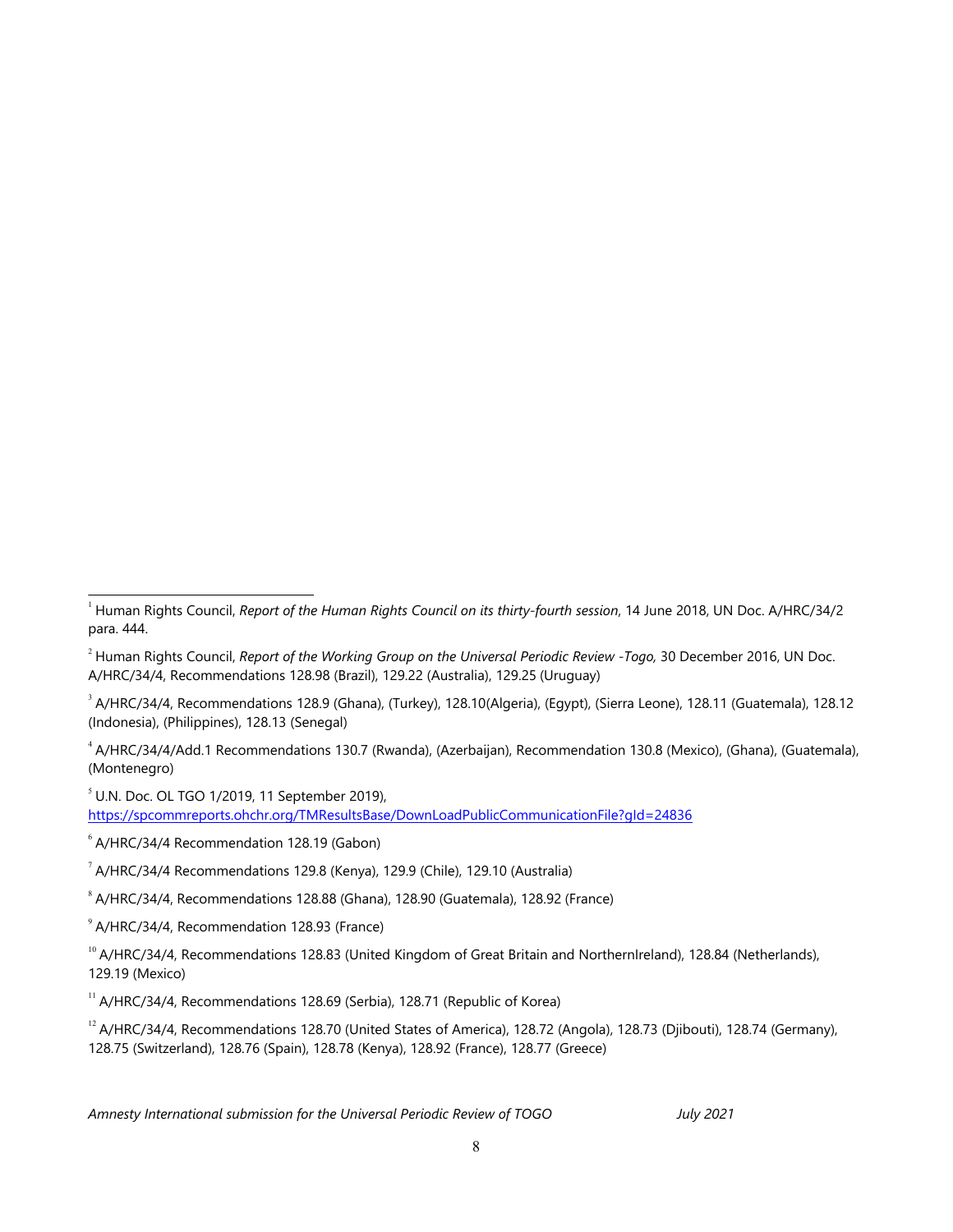<sup>13</sup> Loi organique N°2018-006 du 20 juin 2018 relative à la composition, à l'organisation et au fonctionnement de la

Commission Nationale des Droits de l'Homme (CNDH), Article 3

14 Loi organique N°2018-006 du 20 juin 2018relative à la composition, à l'organisation et au fonctionnement de la Commission Nationale des Droits de l'Homme (CNDH), Article 6

 $^{15}$  Loi N° 2018 - 026 du 07 décembre 2018 portant sur la cybersécurité et la lutte contre la cybercriminalité

<sup>16</sup> Loi N°2019-009 portant sécurité intérieure

<sup>17</sup> Loi N°2019-009 portant sécurité intérieure, article 50

<sup>18</sup> Loi N°2019-010 du 12 aout 2019 portant modification de la loi N°2011-010 du 16 mai 2011 fixant les conditions d'exercice de la liberté de réunion et de manifestation pacifiques publiques

<sup>19</sup> Law No. 2020-001 of 7 January 2020 on the press and communication code

 $^{20}$  A/HRC/34/4 Recommendation 131.8 (Australia), 131.9 (Chile), 131.10 (Mexico), 131.11 (France), 131.12 (Slovenia), 131.13 (Spain), 131.14 (Uruguay)

21 Amnesty International, *Togo: Nine-year-old shot dead during protests*, 20 September 2017), <https://www.amnesty.org/fr/press-releases/2017/09/togo-un-enfant-de-neuf-ans-tue-par-balle-lors-des-manifestations/>

 $^{22}$  Amnesty International, Annual Report 2017/18 (Index: POL 10/6700/2018), 22 February 2017, <https://www.amnesty.org/en/documents/pol10/4800/2017/en/>

23 Amnesty International, *Togo: Spiraling violence and repressive cybersecurity law hit the country ahead of contested parliamentary elections*, 13 December 2018, [https://www.amnesty.org/en/latest/news/2018/12/togo-spiraling-violence-and](https://www.amnesty.org/en/latest/news/2018/12/togo-spiraling-violence-and-repressive-cybersecurity-law/)repress[ive-cybersecurity-law/](https://www.amnesty.org/en/latest/news/2018/12/togo-spiraling-violence-and-repressive-cybersecurity-law/)

<sup>24</sup> Amnesty International, Annual Report 2020/2021 (Index: POL 10/3202/2021), 18 March 2021, <https://www.amnesty.org/download/Documents/POL4038182021ENGLISH.PDF>

<sup>25</sup> Amnesty International, Annual Report 2020/2021 (Index: POL 10/3202/2021), 18 March 2021, <https://www.amnesty.org/download/Documents/POL4038182021ENGLISH.PDF>

<sup>26</sup> Father Pierre Marie-Chanel Affognon, a prominent HRD 's phone was targeted with spyware in late 2019 and early 2020 ahead nation-wide protests demanding constitutional reforms, including limiting the Presidential term to two terms.

<sup>27</sup> ECW/CCJ/APP/61/18 Amnesty International Togo & 7 Ors. v. Republic of Togo, <u>http://prod.courtecowas.org/wp</u>[content/uploads/2020/09/JUD\\_ECW\\_CCJ\\_JUD\\_09\\_20.pdf](http://prod.courtecowas.org/wp-content/uploads/2020/09/JUD_ECW_CCJ_JUD_09_20.pdf)

<sup>28</sup> Regroupement des jeunes africains pour la démocratie et le développement (REJADD)

<sup>29</sup> Amnesty International, Togo: submission to the United Nations Human Rights Committee 128<sup>th</sup> Session - 2 March- 27 March 2020, (Index: AFR 57/1653/2020), <https://www.amnesty.org/download/Documents/AFR5716532020ENGLISH.PDF>

30 Amnesty International, *Togo: Suspension of newspaper puts freedom of expression under severe strain*, 31 March 2020, <https://www.amnesty.org/fr/latest/news/2020/03/togo-la-suspension-dun-journal-met-la-liberte-dexpression/>

 $^{\rm 31}$  Amnesty International, Togo: Shadow report to the African Commission on Human and Peoples' Rights – 63<sup>rd</sup> Ordinary *Session: 24 October – 13 November 2018*, (Index: AFR 57/8202/2018), <https://www.amnesty.org/download/Documents/AFR5782022018ENGLISH.pdf>

<sup>32</sup> Amnesty International, Annual Report 2020/2021 (Index: POL 10/3202/2021), 7 April 2021, <https://www.amnesty.org/en/documents/pol10/3202/2021/en/>

<sup>33</sup> A/HRC/34/4, Recommendation 128.70 (United States of America), 128.74(Germany)

<sup>34</sup> Prison Administration statistics